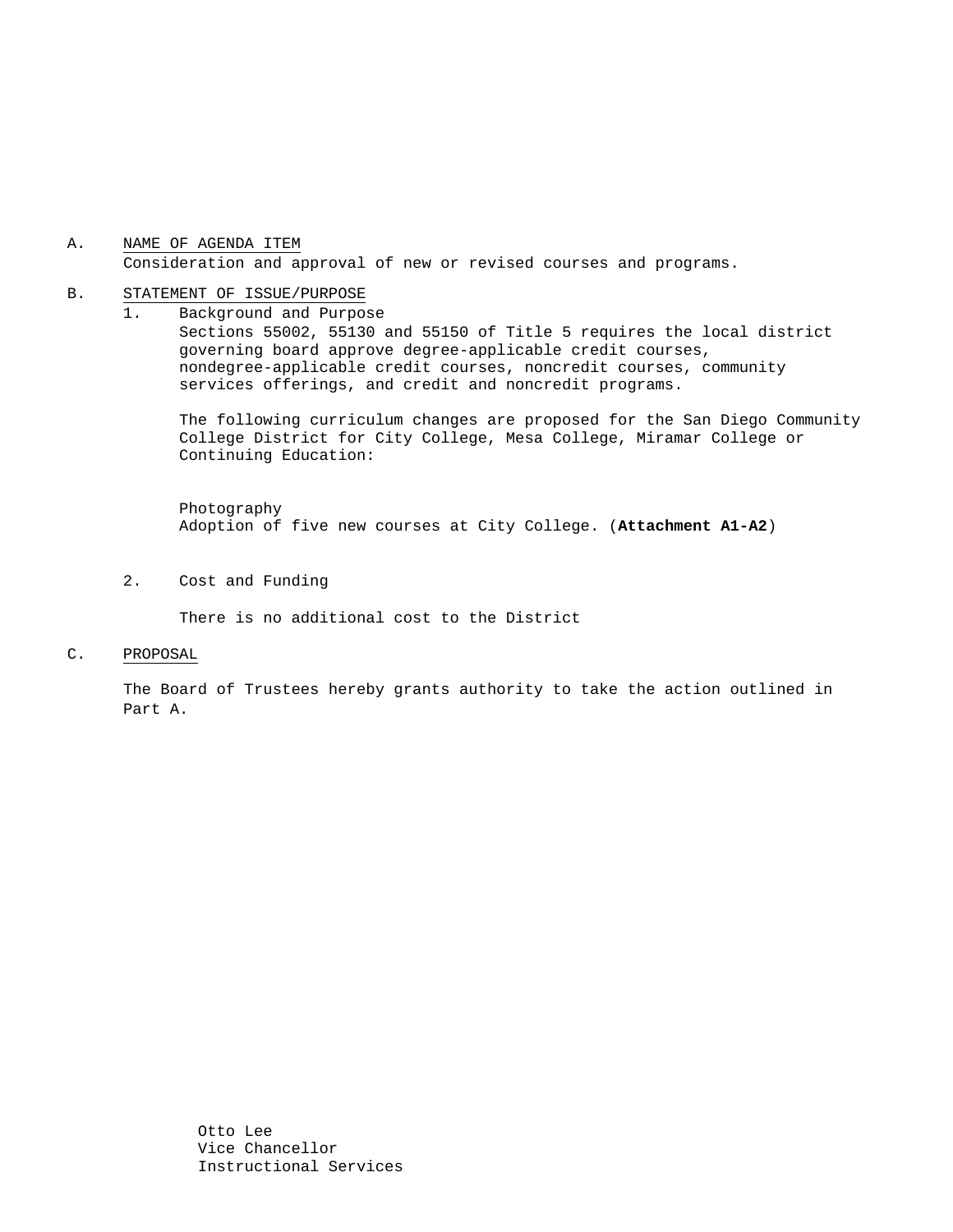# **ACTION**

Adoption of five new courses at City College.

Proposed new courses at City College:

#### **103 Intermediate Directed Photo Lab Studies 3 hours lab, 1 unit Pass/No Pass**

*Prerequisite:* Photography 102 with a grade of "Pass" or better, or equivalent.

This course is a project-based supervised lab in darkroom and/or digital photography at the intermediate level. Emphasis is placed on instruction and practice in photo lab and photo editing techniques. This course is for intermediate photo students and may be taken up to four times for credit. Students are required to use new photographic subjects, processes and techniques with each repetition. Associate Degree Credit & transfer to CSU and/or private colleges and universities.

# **109 Photographic Composition and Design 2 hours lecture, 3 hours lab, 3 units Letter Grade or Pass/No Pass Option**

*Advisory:* Completion of or concurrent enrollment in: Photography 100 or Photography 143 each with a grade of "C" or better, or equivalent. This course is a study of composition as applied to photography. Emphasis is placed on identifying and isolating compositional elements for a photograph. Topics include the Golden Rectangle/Golden Mean and the Rule of Thirds as applied to photographic arts. This course is designed for photography majors and anyone pursuing a career in photography. (FT) Associate Degree Credit & transfer to CSU and/or private colleges and universities.

# **127 Self Promotion for Professional Photographers**

**2 hours lecture, 2 units Letter Grade or Pass/No Pass Option** 

*Prerequisite:* Photography 100 or Photography 143 each with a grade of "C" or better, or equivalent.

This course is designed to cover techniques and approaches used to promote a professional photography business and/or the sales of photographs for display or stock agencies. Emphasis is placed on strategies, promotional campaigns, personal and business resources available, and photo-specific sales techniques. This course is designed for the serious intermediate or advanced photography student intent upon earning revenue with their photography. (FT) Associate Degree Credit & transfer to CSU and/or private colleges and universities.

#### **165 Electronic Portfolios for Photographers 1 hour lecture, 6 hours lab, 3 units Grade Only**

*Prerequisite:* Photography 143 with a grade of "C" or better, or equivalent.

*Advisory:* Photography 180 with a grade of "C" or better, or equivalent Student needs photo/image editing skills to produce internet ready files.

This course is a hands on study in the development of an electronic portfolio to showcase work and/or function as a sales tool for their work and professional services. Emphasis is placed on the special layout and design needs of photographic web sites for showing and selling images. The course is designed for intermediate and advanced photo students ready to put one's own work and creative services online for sale. (FT) Associate Degree Credit & transfer to CSU and/or private colleges and universities.